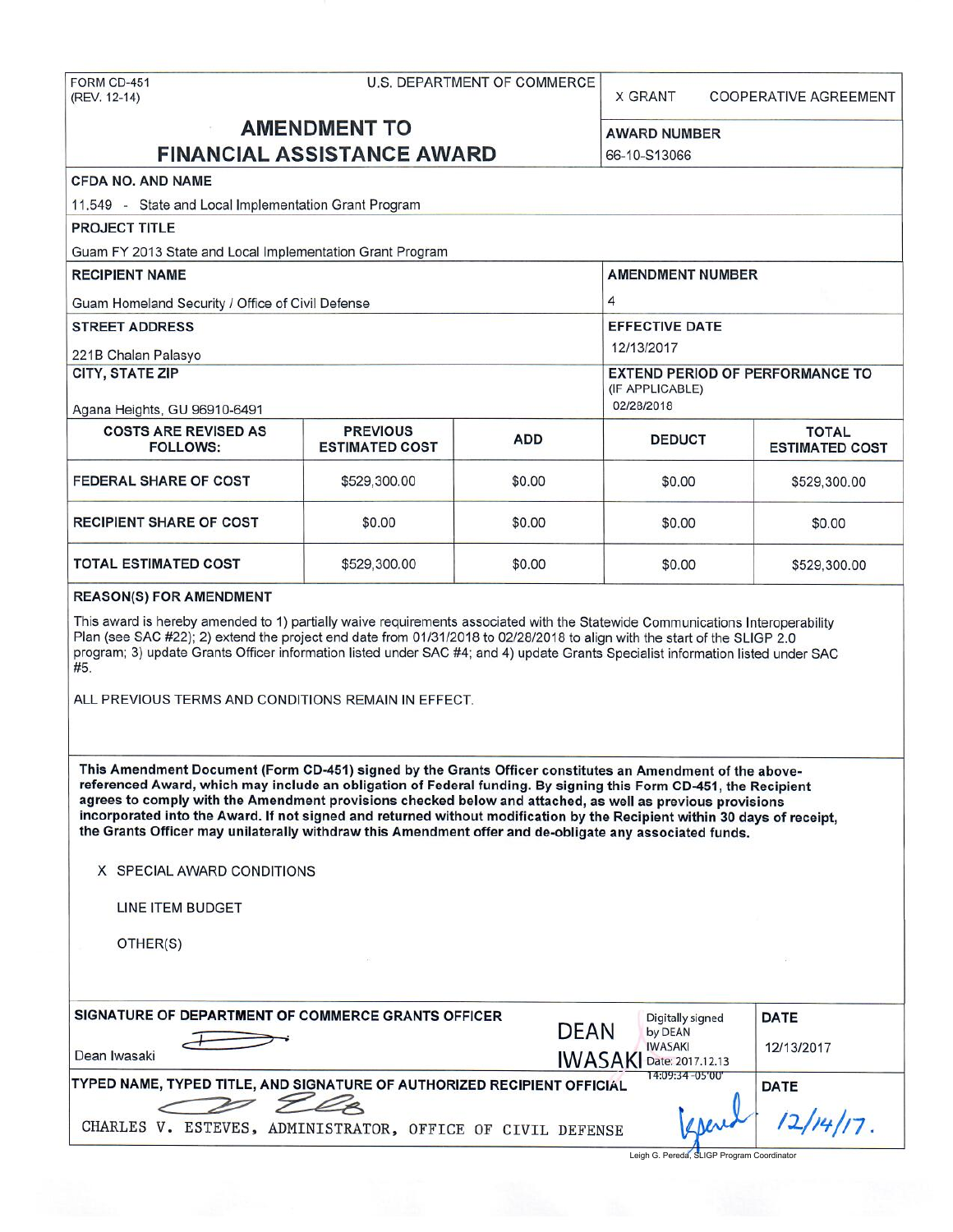Award Number: 66-10-S13066, Amendment Number 4 Federal Program Officer: Natalie Romanoff Requisition Number: S13066 Employer Identification Number: 980018947 Dun & Bradstreet No: 778904292 Recipient ID: 1141617 Requestor ID: 1141617

#### **Award ACCS Information**

| <b>Bureau</b><br>Code | <b>FCFY</b> | <b>Project-Task</b> | Org Code               | <b>Obi Class</b> | <b>Obligation Amount</b> |
|-----------------------|-------------|---------------------|------------------------|------------------|--------------------------|
| 61                    | 2013        | 8150000-000         | 11-00-0000-00-00-00-00 | 41-19-00-00      | \$0.00                   |

#### **Award Contact Information**

| <b>Contact Name</b> | <b>Contact Type</b><br>Email |                           | <b>Phone</b> |
|---------------------|------------------------------|---------------------------|--------------|
| Ms. Leigh G Pereda  | Administrative               | leigh.pereda@ghs.guam.gov | 671-478-0282 |
| Mr. Frank L Lujan   | Technical                    | frank.lujan@doa.guam.gov  | 671-475-1113 |

Nuria Martinez 100 Bureau Drive, MS 1650 Gaithersburg, MD 20899-1650 (301) 975-6215

#### **NIST Grants Officer: NIST Grants Specialist:**

Shiou Yun Michelle Liu 100 Bureau Drive, MS 1650 Gaithersburg, MD 20899-1650 (301) 975-8245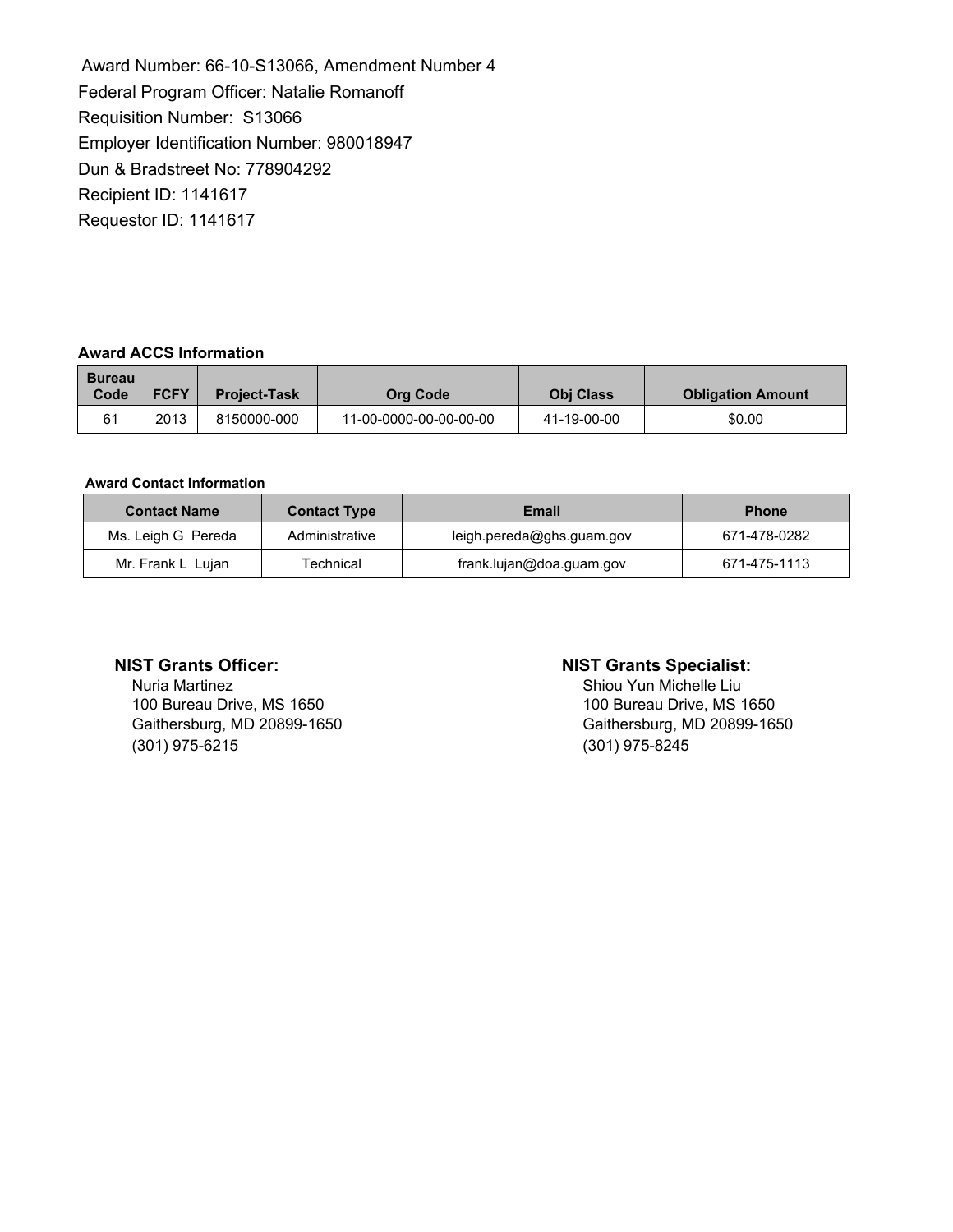Grant Award Number: 66-10-S13066 Recipient Organization: Guam Homeland Security / Office of Civil Defense Amendment No. 04

### **National Institute of Standards and Technology State and Local Implementation Grant Program Special Award Conditions**

#### **2. The Recipient's Contact's name, title, address, and telephone number are:**

Leigh G. Pereda Program Coordinator State and Local Implementation Grant Program (SLIGP) Guam Homeland Security 221B Chalan Palasyo Agana Heights, Guam 96910-6491 Telephone: 671-478-0282 Email: [leigh.pereda@ghs.guam.gov](mailto:leigh.pereda@ghs.guam.gov)

#### **4. The Grants Officer's name, address, telephone number, and email address:**

Nuria Martinez National Institute of Standards and Technology 100 Bureau Drive, Mail Stop 1650 Gaithersburg, MD 20899-1650 Telephone: 301-975-6215 Email: [nuria.martinez@nist.gov](mailto:nuria.martinez@nist.gov)

### **5. The Grants Specialist's name, address, telephone number, and email address:**

Shiou Yun Michelle Liu National Institute of Standards and Technology Grants Management Division 100 Bureau Drive, Mail Stop 1650 Gaithersburg, Maryland 20899-1650 Phone: (301) 975-8245 E-mail: [shiouyun.liu@nist.gov](mailto:shiouyun.liu@nist.gov)

#### **22. Statewide Communications Interoperability Plan Requirement:**

Notwithstanding Section II.B of the [SLIGP Federal Funding Opportunity,](https://www.ntia.doc.gov/files/ntia/publications/sligp_ffo_02062013.pdf) the recipient is no longer required to describe how they intend to satisfy each of SLIGP program priorities, including milestones that demonstrate their progress, as a component of a comprehensive plan that is part of their existing Statewide Communications Interoperability Plan (SCIP), or a plan complementary to and similar in concept to their SCIP.